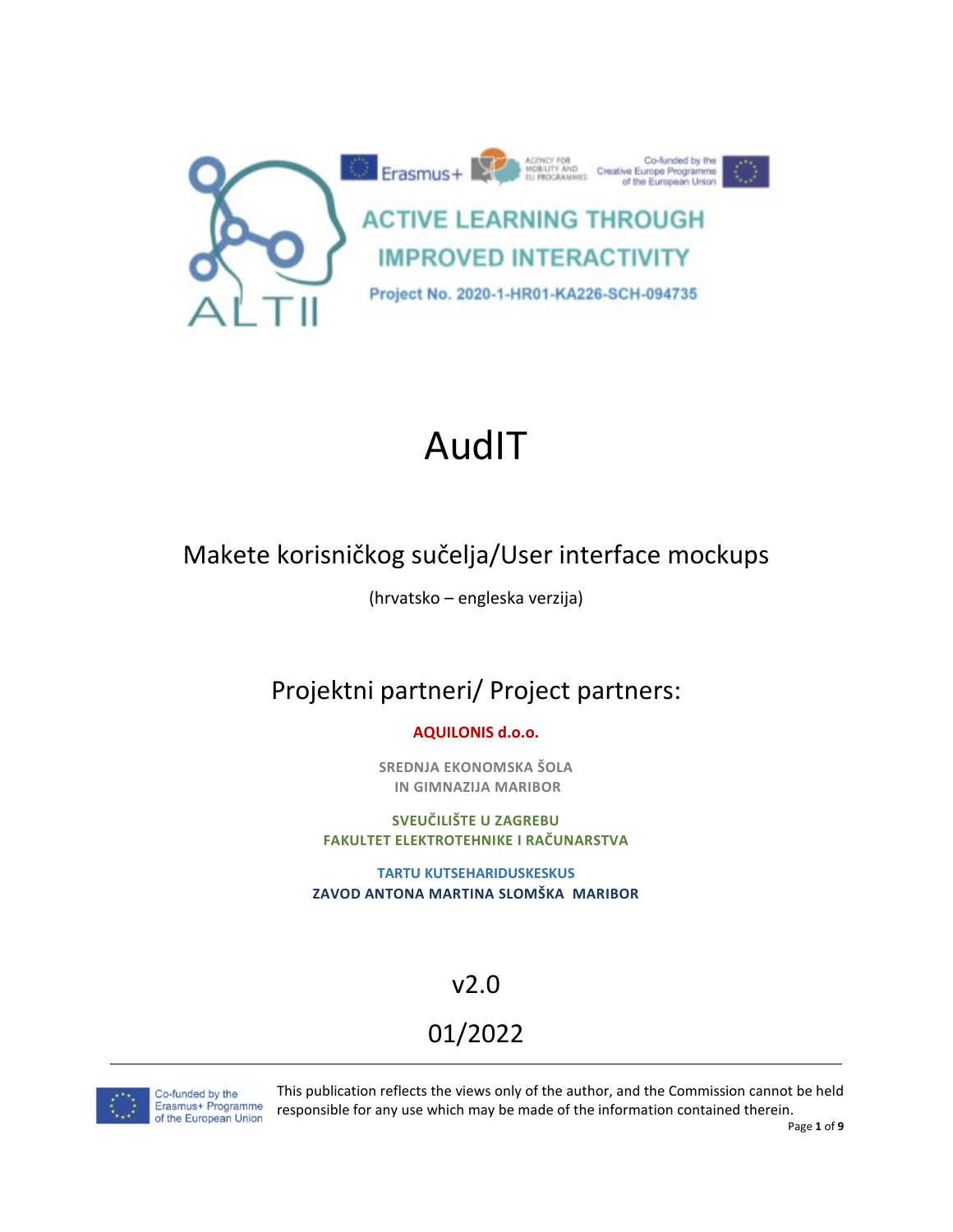#### **Contents**

| Model preusmieravania tekstualnih poruka/ Redirection of textual messages mockup |  |
|----------------------------------------------------------------------------------|--|

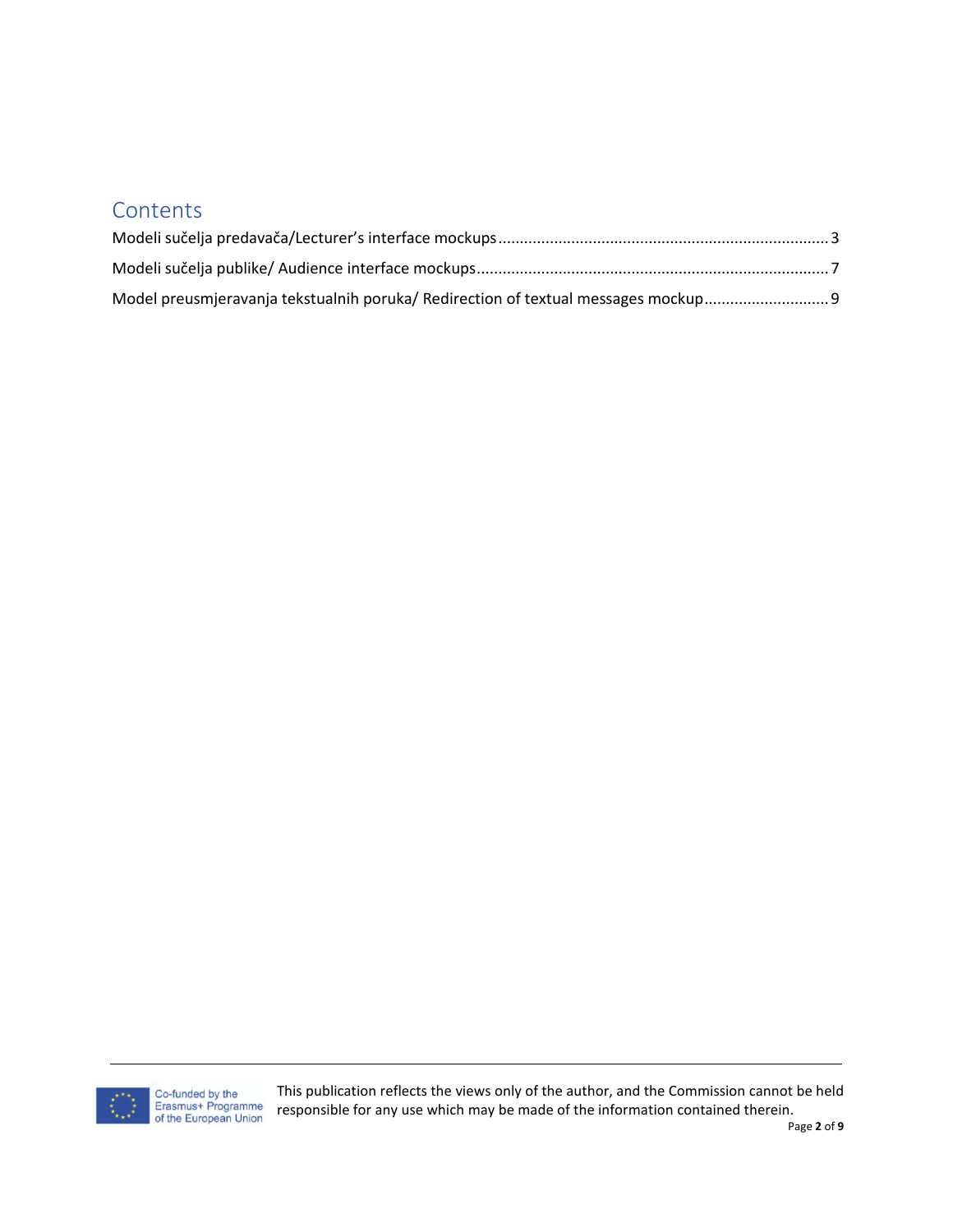## Modeli sučelja predavača/Lecturer's interface mockups

<span id="page-2-0"></span>

*Slika 1. Sučelje predavača, grafikon/ Figure 1. Lecturer's interface, bar chart*

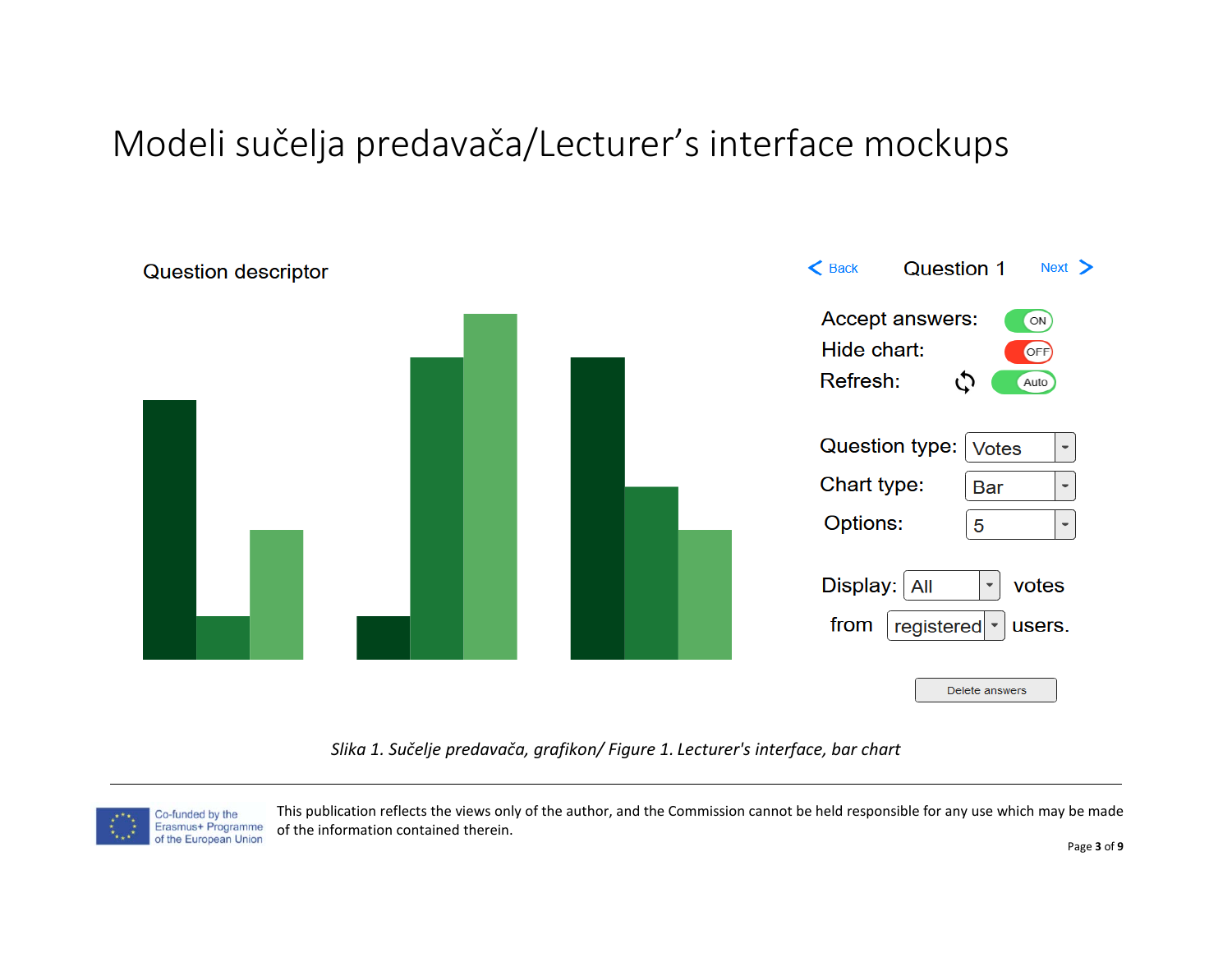

*Slika 2. Sučelje predavača, grafikon s 4 ponuđena odgovora/ Figure 2. Lecturer's interface, pie chart with 4 offered answers*

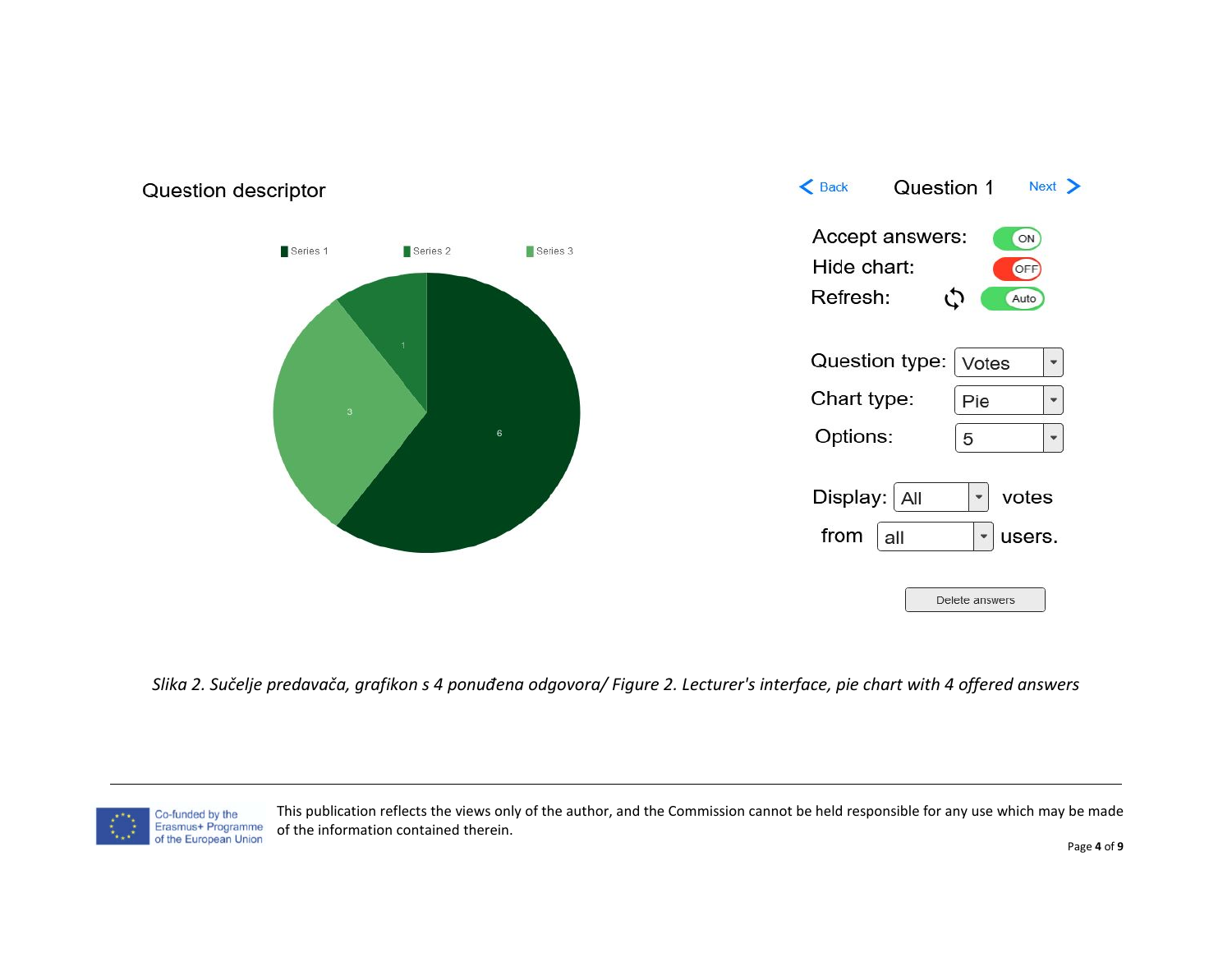#### Question descriptor

acbd1234: Lorem ipsum dolor sit amet acbd1234: consectetur adipiscing elit. Nulla quam velit, acbd1234: vulputate eu pharetra nec, mattis ac neque. Duis vulputate commodo lectus, ac blandit elit tincidunt id. Sed rhoncus, tortor sed eleifend tristique

acbd1234: tortor mauris molestie elit, et lacinia ipsum quam nec dui. Quisque nec mauris sit amet elit iaculis pretium sit amet

#### quis magna

Ivan Ivković: Aenean velit odio, elementum in tempus ut, vehicula eu diam. Pellentesque rhoncus aliquam mattis. Ut vulputate eros sed felis sodales nec vulputate justo hendrerit. Vivamus varius pretium ligula, a aliquam odio euismod sit amet. Quisque laoreet sem sit amet orci ullamcorper at ultricies metus viverra.

Pellentesque arcu mauris, malesuada quis ornare accumsan, blandit sed diam.



*Slika 3. Sučelje predavača, tekstualne poruke/ Figure 3. Lecturer's interface, textual messages*

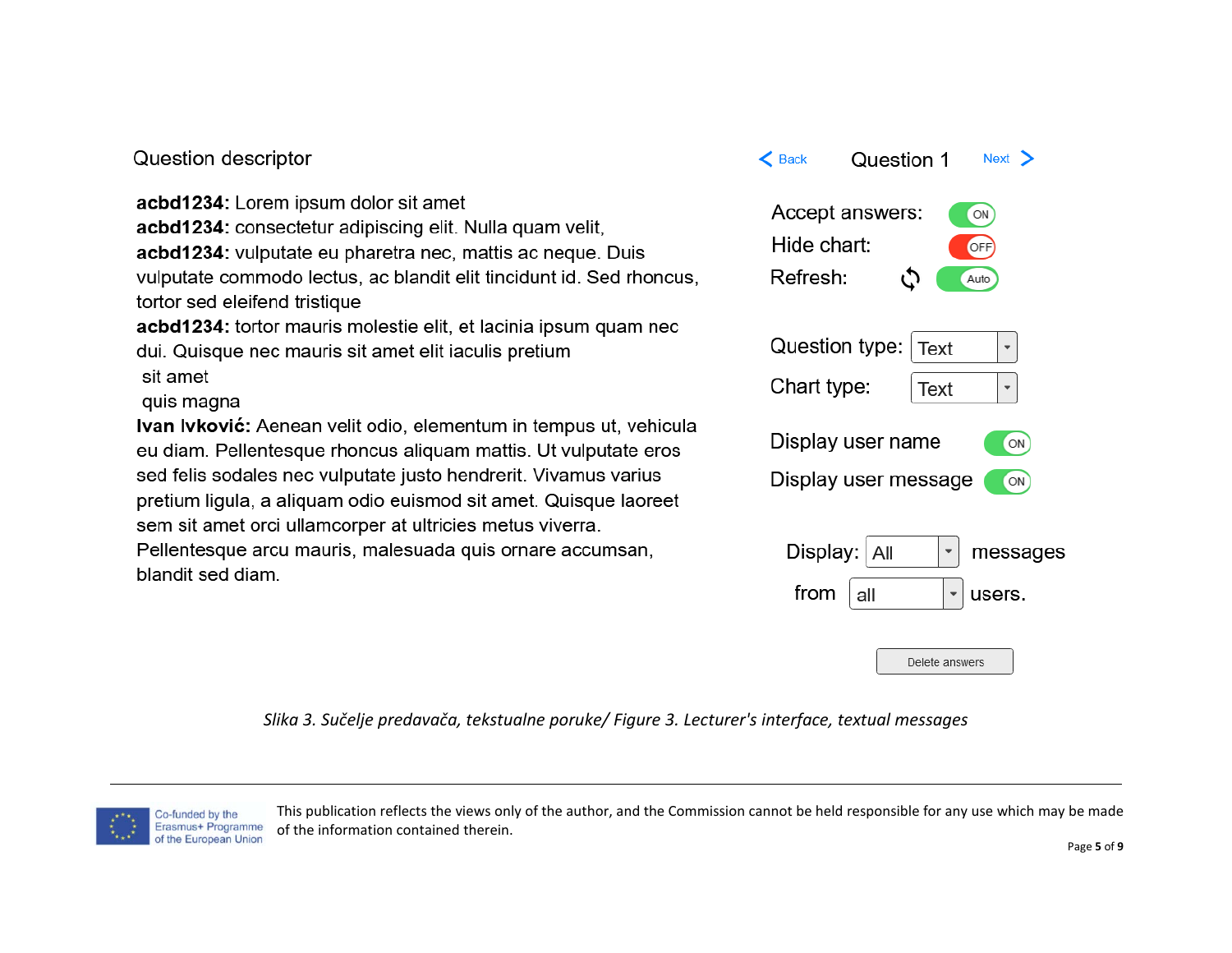



*Slika 4. Sučelje predavača, oblak riječi/ Figure 4. Lecturer's interface, tag cloud*



This publication reflects the views only of the author, and the Commission cannot be held responsible for any use which may be made of the information contained therein.

**Question 1** 

 $Next >$ 

 $\epsilon$  Back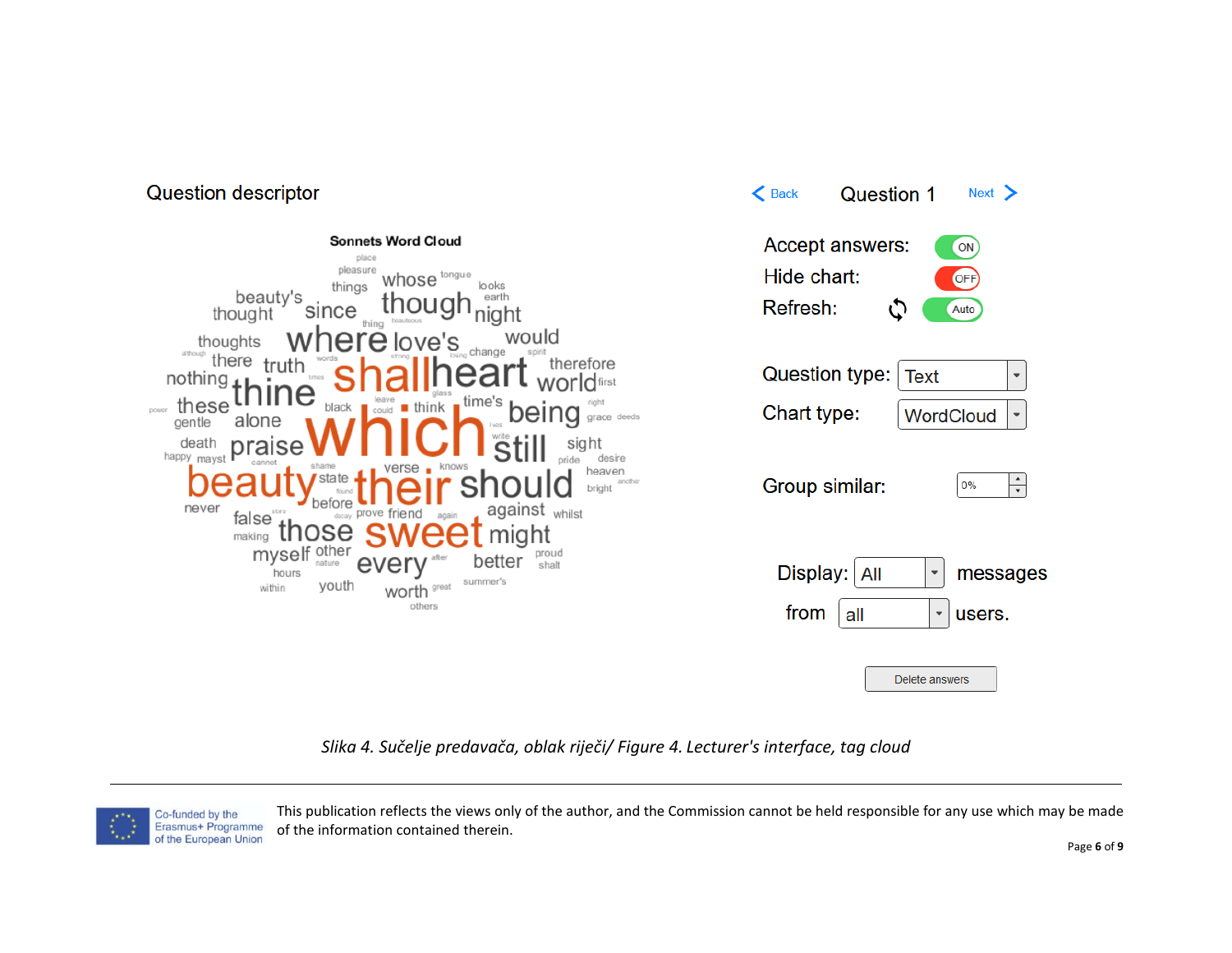# <span id="page-6-0"></span>Modeli sučelja publike/ Audience interface mockups



Voting as anonymous, room 8806.

*Slika 5. Sučelje publike za A/B/C/D/E odgovore/ Figure 5. Audience interface for A/B/C/D/E votes*



Co-funded by the<br>Erasmus+ Programme of the European Union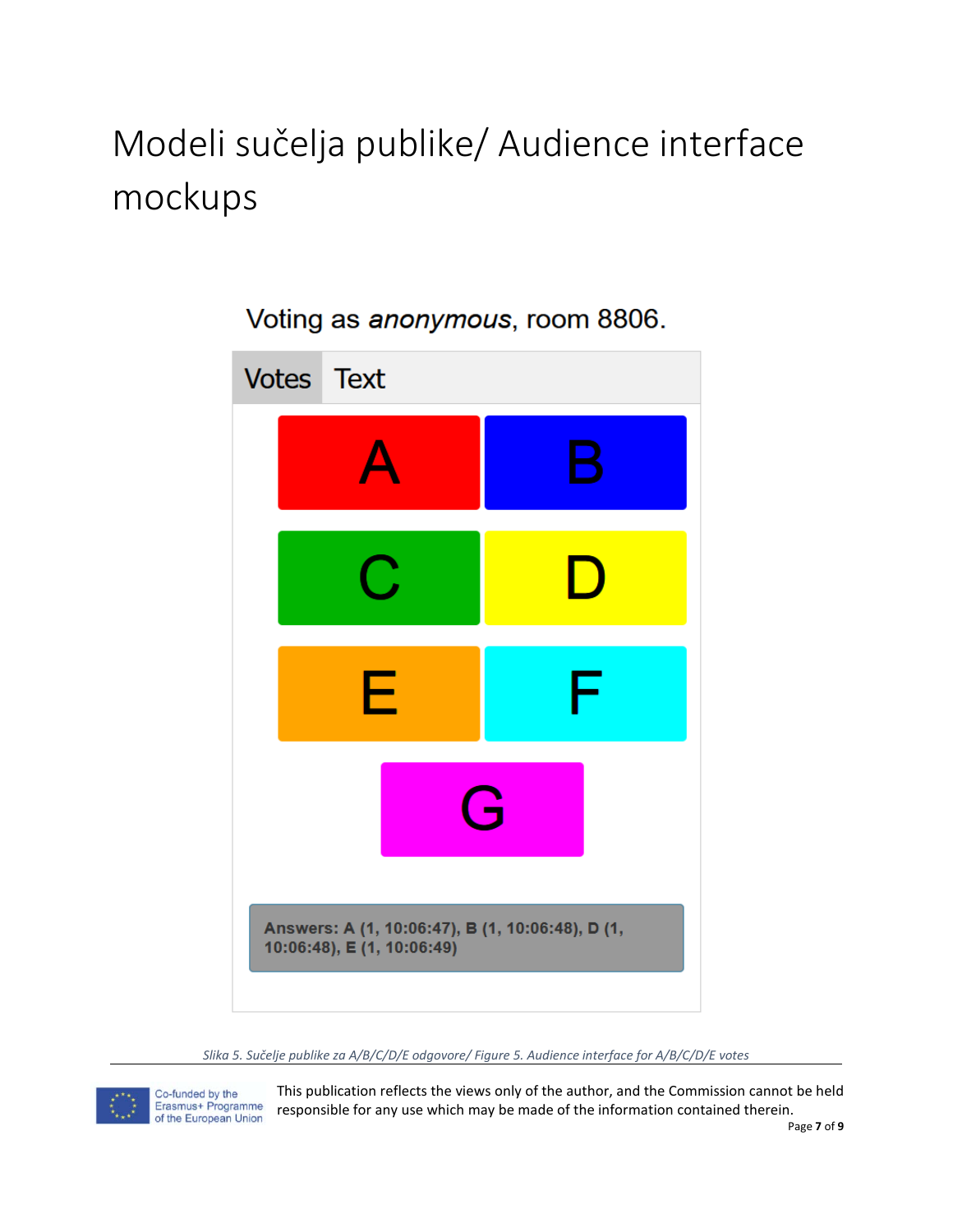## Voting as anonymous, room 8806.



*Slika 6. Sučelje publike za tekstualne poruke/ Figure 6. Audience interface for textual messages*